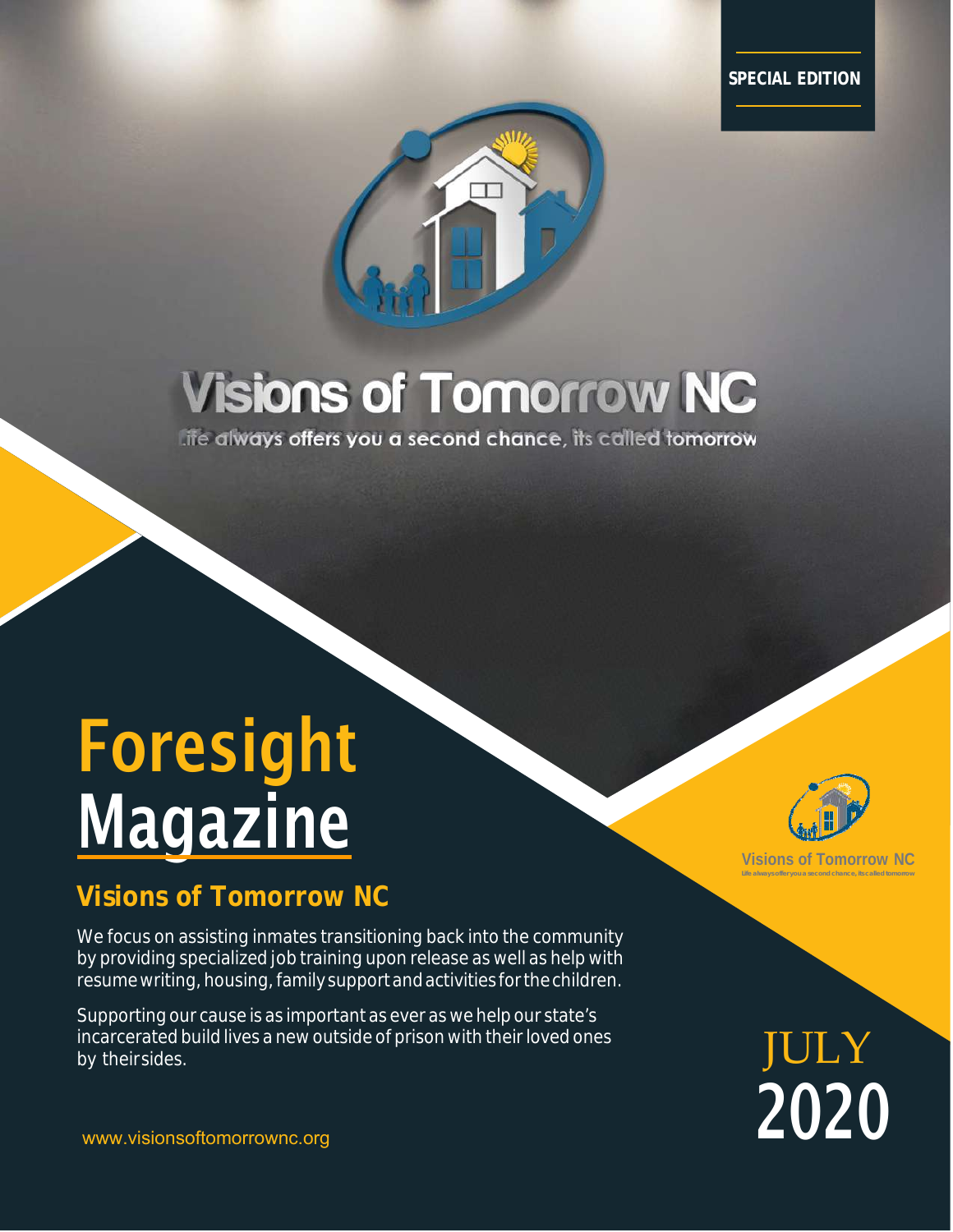## FROM THE DIRECTOR'S DESK

#### Hello All,

This is a special issue to share some news with you. I want to keep all of you apprised of what is going on as much aspossible. My news does not spread as fastas inmate.com,butitis reliable. The body of this special letter will address 6 key essential subjects.

I want to remind you that it is up to YOU to follow the CDC recommendations as much as possible to avoid contracting and spreading COVID‐19.

1st: I need to apologize for the numerous errors in ourrecentissue of Foresight Magazine.

We sent the draft file to print in error. Should you wish to obtain the finished copy, please have someone download and print it from our website. I have five new additions to my family; don't stop breathing, they are puppies. I have five new newfoundland puppies and I have added pictures for your viewing.

2nd: Let me express my sincere thanks for all the cards and letters. Helping those less fortunate is my passion. I wish I could do more. I am hoping to retire this year and devote more time to finding jobs, along with expanding my commercial cleaning business, so I can help those that are interested in learning thebusinesstobecomeself‐sufficient and work foryourself.

3rd: Our organization does not help with any issues related to prison conditions.Itrequiresmuchresearch and contact with NCDPS officials. We donot have the resources or manpower for this endeavor. Our organization is comprised offive board members all of whom are employed full-time. I deeply appreciate the time they spend volunteering with Visions of Tomorrow NC, none of this would be possible without them.

4th: We have added a housing request form to our website. If you need a copy; I am also adding one to this newsletter. Please be sure to submit it at least 60 days in advance. We welcome any comments, poems, art or otherwise that we can use in the magazine, keep it clean! As much as I enjoy reading some of yourletters,we justdon't have the timetoanswerthemsodon'tthinkwe aren'treading them, I just can't get back to you in a timely manner. Our next issue will be out December 2020. Everything must be in by October 15, 2020.

5th: It was recently brought to my attention through a letter from an inmatethattheyweretoldtheycould NOT obtain minimum status, work outsidetheprison,beparoledorreceive aMappbecausetheypleadednotguilty totheircrimeandweresubsequently found guilty. THIS IS NOT TRUE.

Ihaveverifiedwitha local judge;that informationisFALSE. Nomatterhow youpleaded,youhavebeenconvictedof acrimeandarenowawardoftheState ofNCas a residentoftheNCDPS.The mission of the NCDPS Division of Adult Correctionis topromotepublicsafety by the administration of a fair and humane system which provides reasonable opportunities for adjudicated offenders to develop progressively responsible behavior. The NCDPS has nothing to dowith yourplea or court decision.

TheNCDPShaspoliciesandprocedures inplacetomaintainorderwithintheir facilities.Yourpleawhetherguiltyor not guilty DOES NOT EXCLUDE YOU from any available programs within the NCDPSifyouabidebyitspoliciesand procedures. We cannot provide any advice on court cases nor can we provide funds for an attorney.

6th: Please DO NOT send us inmate package orders. Our organization does not have the resources to purchase packaging for inmates.

Inclosing,pleaseknowthatmy heart goes out to all of you that are incarcerated, I pray for all those that I know along with those that  $\mathsf I$ don't know.

Let me wish all the father's a belated Happy Father's Daydespite your situation,youarealive;Thank God!

STAYSAFE! ‐ BesttoAll,

Brenda Miles Executive Director

#### Housing Resources

#### Local Reentry Council Coordinator

326 E Main Street Durham NC 27701 Tel: (919) 560‐7589 DurhamLRC@dconc.gov

## Housing for New Hope Transitional <sup>18</sup> West Colony Place, Suite <sup>250</sup>

Durham, NC - 27705 (919) 682‐3777 https://www.housingfornewhope.org/

#### Freedom House Recovery Center

Transitional Living<br>601 Carlton Avenue Durham, NC - 27701<br>(919) 425-(919) <sup>425</sup>‐ 5474https:// freedomhouserecovery.org/

#### Stsg Transitional House for Men 1101

N. Mangum Street Durham, NC ‐ 27701 (984) 219‐1001 https://straighttalksupportgroup.org/

## Partners Ending Homelessness<br>High Point Location:

<sup>815</sup> Phillips Ave. High Point, NC <sup>27262</sup>

Greensboro Location: 1500 Yanceyville Street Greensboro, NC 27405 Phone: 336‐553‐2715 Fax: 336‐553‐2716 http://pehgc.org/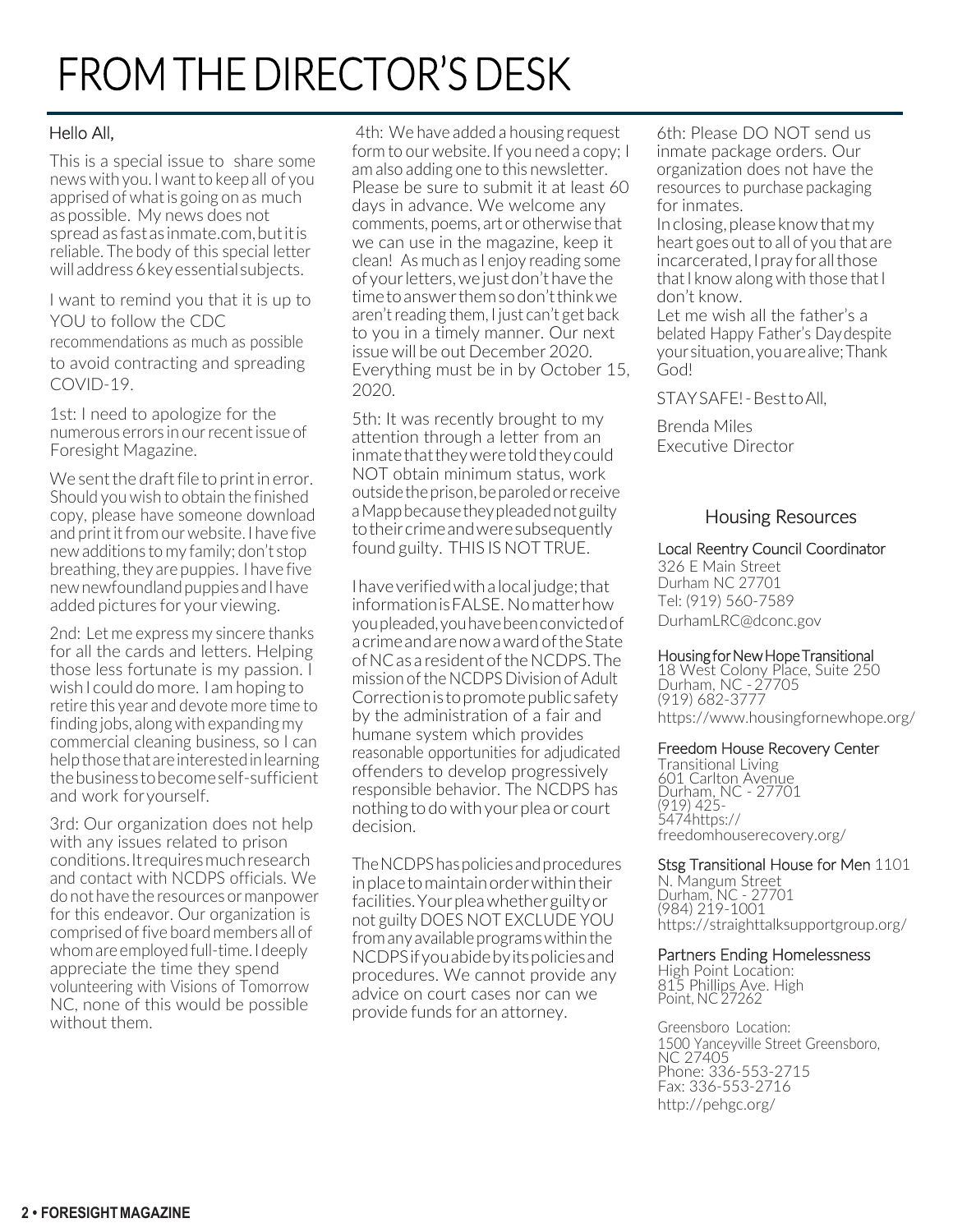## AWORD FROM THE BISHOP

Many of you are familiar with the movie 'Do the Right thing" written and directed by SpikeLee.This1989filmisoneofthegreatestfilmsofalltimebecauseithasbeen deemed, "culturally, historically, and aesthetically significant."

Do the Right Thing explores an underlying theme of right and wrong, through Mookie, the main character of the film. Mookie must come to terms with and ultimately decide to do the right thing. The relevance of the film, its setting and its underlying theme are pertinent to a struggle that continues today.

For all the characters in this epic film there is an underlying moral code that they ultimately realize is at the core of human relationships. It is often referred to as the "Golden Rule". It was first cited in the Bible in Leviticus 19:18, in today's English it reads, "Do unto others as you would have them do unto you." These simple 11 words are so important that Jesus preached on its meaning and it is the basis of many other Biblical teachings.

Jesus reiteratedtheimportanceofthisconceptwhenhewasaskedwhatthegreatest commandmentis,towhichheresponded,"LoveYourNeighborasyourself".Some people think because they have committed a crime,they are no longerworthy and cannot be blessed. Nothing could be further from the truth Redemption and forgiveness are foundational in the teachings ofthe Bible and the preachingof Jesus.Evenwhiledyingonthe cross, Jesus askedthathismurderersbe forgiven and blessed with the promise of heaven. Being blessed and redeemed is available to everyone if they are breathing and willing to repent and commit to a life where they treat others as they wish to be treated.

It was Edward Hale that wrote "I am only one, but still I am one. I cannot do everything, but still I can do something.And because I cannot do everything, Iwill not refuse to do the something I can do." Evenwhen mistreated,we must choose to do the right thing because God has chosen us to be different so that we can make a difference!!!

Dr. Martin Luther King, Jr. put this concept another way in the 1960s when he said, "We mustlearn to live together as brothers, or wewill perish together as fools". To receive the blessing that you deserve in this life you must, Do the Right Thing.

Doing the right thing is not always the easiest, but it is ALWAYS the best for the body of Christ and those who love Him.

Blessings, as you choose to "DO THE RIGHT THING"

Bishop Luther K. Brooks

## COVID‐19 Precautions

Washing your hands properly is one ofthemostimportantthingsyoucan do to help prevent and control the spread of COVID-19.

Hands carrylotsof germs andshould bewashed regularly to kill the germs. Wash hands while singing two verses of happy birthday:

- after coughing or sneezing into your hands
- after visiting the toilet
- before handlingfood
- when visiblydirty



#### **LAUGH A LOT**

There was an elderly couple who in their old age noticed that theywere getting a lot more forgetful, so they decided to go to the doctor. The doctor told them that they should start writing things down so they don't forget. They went home and the old lady told her husband to get her a bowl of ice cream. "You might want to write it down," she said. The husband said, "No, I can remember that you want a bowl of ice cream." She then told her husband she wanted a bowl of ice cream with whipped cream. "Write it down," she told him, and again he said, "No, no, I can remember: you want a bowl of ice cream with whipped cream." Then the old lady said she wants a bowl of ice cream with whipped cream and a cherry on top. "Write it down," she told her husband and again he said, "No, I got it. You want a bowl of ice cream with whipped cream and a cherry on top." So he goes to get the ice cream and spends an unusually long time in the kitchen, over 30

minutes. He comes out to hi eggs and bacon. The old wif ment, then looks at her hu:  $to$ ast?"



ds her a plate of plate for a mo-Where's the

## **CONTACT**

Foresight Magazine will be issued bi-annually. There is no cost to offenders. All copies can be downloaded from our website. You can reachus atVisionsofTomorrowNCfor more information, sponsorship orinquiries,orto even join our community.

Welook forwardtohearingfromyou;andsinceservicetohumanityis service to God, why not contact us today and let us make humanity a better place.

Phone 984‐227‐2167

Email info@visionsoftomorrownc.org

Mailing address POBox 72822 Durham, NC 27722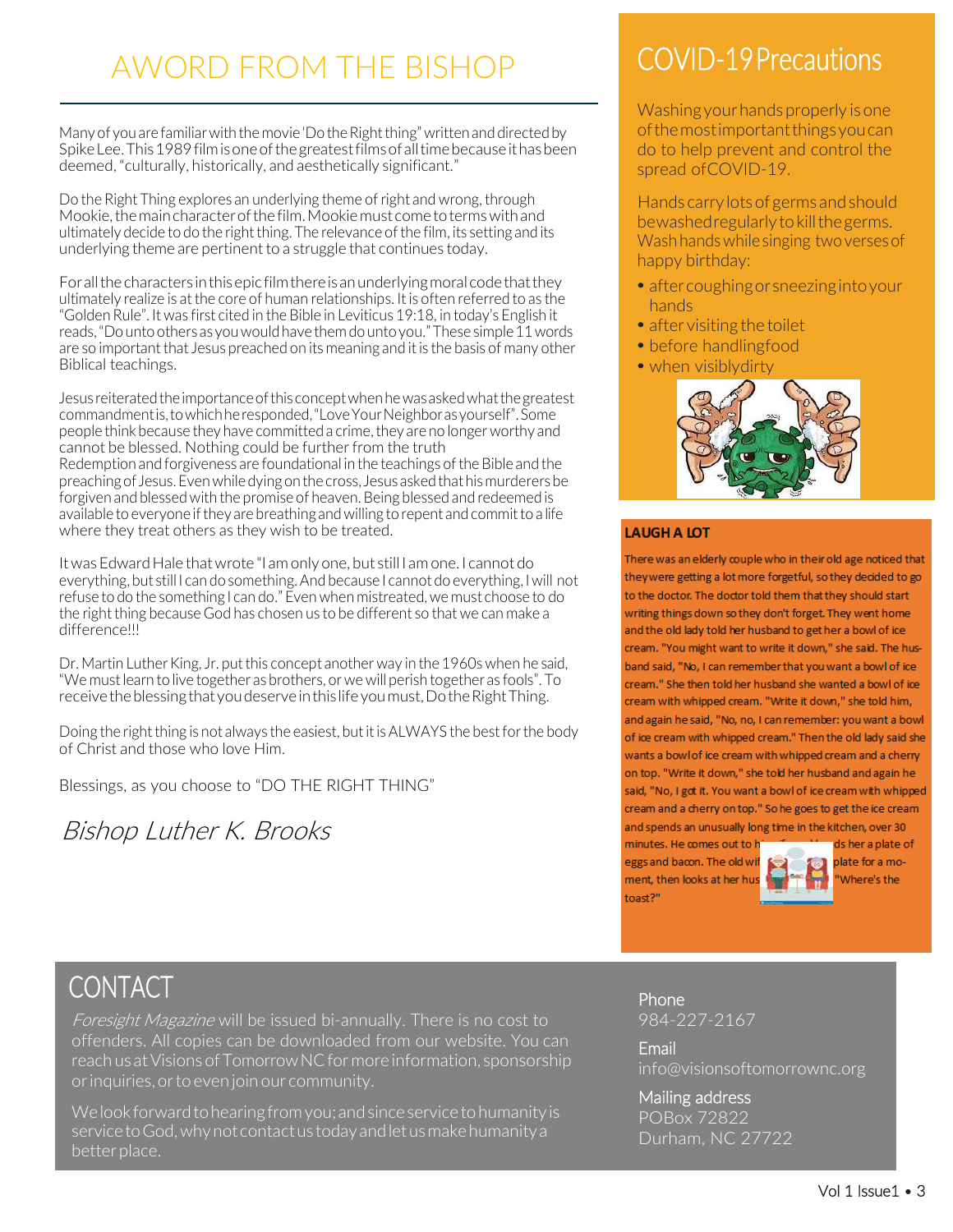#### EMPATHY VS SYMPATHY IN THE PRISON SYSTEM

Let us start by examining the meaning of empathy along with how it differs from sympathy. An empathetic person is someone who can relate to the plight of another while understanding their feelings. Sympathy on the other hand is an emotion that invokes sorrow and pity.

Someone who is empathetic does not necessarily have to agree with another person, but they can relate to and understand the needs of others. While a person who is expressing sympathy does not relate to what another person is going through, they are only saying, "I feel sorry for your plight. "

Can a person be working in the prison system where emotions are often stifled and not expressed be an empathetic person? The answer is YES.

Empathetic people listen attentively to what you are telling them, putting their complete focus on the person in front of them. They spend more time listening than talking because they understand the difficulties others face, all of which helps to give those around them the feeling of being heard and recognized.

In the large complex North Carolina Prison System, the incarcerated often feel that their words fall on deaf ears. The size of the facility dictates how much employees can act on the empathy they feel for those that they oversee. Obviously in a facility that has less than 200 inmates, it is easier for prison officials to hear the voice of an individual and act upon their empathetic feelings. In larger facilities all voices become a drone, and the sheer numbers make any interpersonal interactions

between staff and inmates nearly impossible. I have never worked in the NC prison system. I can only imagine the variety of personalities that prison staff must deal with just judging by my 22 years in management. Overthe years Ihave learnedthatlistening,opencommunicationand empatheticactions arevitalto problem resolution.

I know some would say,"I don't need to listen to an inmate". Mostinmates just want simple answers, they have questions regarding their health, programs availableorhowtomove tothenextlevel. Since sendingout my first newsletter, I have received 47 letters to date, that are prison conditionrelated, subjects for which we are not advocates.

Asimpleempatheticapproachwouldbea systemwhereinmatescould deposit written questions and receive a response. I believe that by addressing inmate questions before they become issues would go a long way in facilitating a more peaceful, humane environment. Short simple responses to inmate questions are all that is required. The anxiety of not knowing iswhat causesdisruptive behaviors.

This small empathetic step of timely answers to written questions from the inmates, eliminating harassment, false charges, and misleading acts would make prison employees job much easier.

Asaninmate,YOURJOBis toexhibitgoodbehavior,accumulategood time credits, reduce your time, and get home as soon as possible. Do not hurt yourself by causing friction and becoming the center of attention to the prison staff.

I pray you all continue to stay safe and many of youwill get home during the Covid‐19 release.

Remember, they can bring you back if you don't follow the rules.

## Voting Rights for Those Convicted of a Crime in North Carolina

There are many myths concerning voting rights by those convicted of a crime. At one time, convicts lost their right to vote. That is no longerTrue.

QuickGuideVotingFacts forthosecaughtupintheCriminal Justice System in NorthCarolina

• Ifyouareawaiting thedispositionof a criminal casefor a misdemeanor or felony, YOU CANVOTE.

You maintain your Voting rights while awaiting trial.

• If you are convicted of a misdemeanor even while serving your sentence, YOU CANVOTE

You can vote while serving your misdemeanor sentence by requesting an absentee ballot.

Be aware of deadlines for both submitting the absentee ballot request and sending it back.

• If you receive a pardon for a felony conviction. YOU CAN VOTE.

• If you are convicted of a felony, your sentence in North Carolina automatically includes the loss of the right to vote. However, upon the completion of all terms and conditions of your sentence, including probation, parole, post‐release supervision, your right to vote is restored.

o You mustregisterto vote; yourpastregistrationwas cancelled upon your conviction.

 $\triangleright$  To avoid potential difficulties with registering and voting, you should ask for your Certificate of Restoration of Forfeited Rights of Citizenship from yourreleasingofficer(N.C.Gen.Stat.13‐2).This is notnecessarytoregister or vote but may make it easier should you encounter any problem.

Voting is an important right. Upon the completion of all the terms and conditions of your felony conviction sentence you should register to vote and cast your ballot.

Voting is so important. This is your opportunity to make a difference in the laws and changes in the legislation. Remember that every stepinyour journey through the criminal justice system was guided by laws that were created by those elected in the past. You can changethe future by voting for candidates who will work to reform the system.

NC inmates released before November will be on post release for 9-12 months, the completion of all terms and conditions of your sentence will not be fulfilled in time to vote in the November 2020 elections.Youwill have the opportunity to register and vote in future elections after the terms and conditions of post release are met.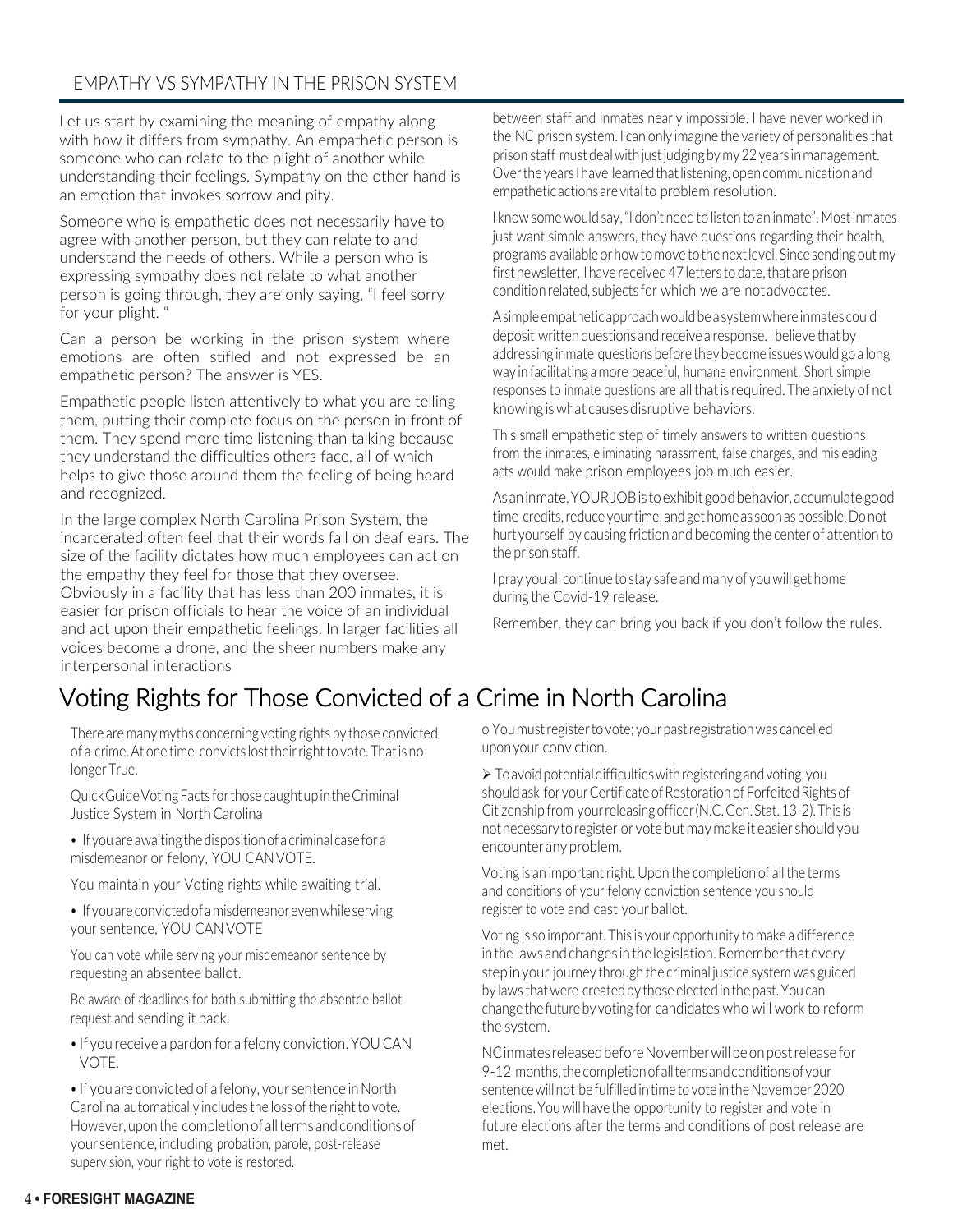## Lawsuit Seeking Statewide Prisoner Releases



### MY POINT OF VIEW

I regret to inform you, that there has not been an update on the court case between ACLU v NCDPS. This case involves issues relating to the releasing of inmates during the pandemic as well as others that I would rather not mention now.

As a state employee, I am always puzzled by the decisions made by those in charge including our legislators, judges, and bureaucrats.

The issue that concerns you the most at this moment as we are looking for early releases to protect inmates during the coronavirus pandemic crisis concerns who is eligible for release. The COVID‐19 release eligibility specifies that, ""Offenders who have been convicted of crimes against a person will not be considered."

My questions and I am sure they are yours concerning who can be released during the COVID-19 include:

 $\triangleright$  Is there a reason someone that will be released in less than a year is not considered?

> When they are released under normal conditions, their underlying crime against a person remains, so why can they not be considered for release under the COVID‐19 early release?

 If he or she has committed an offense toward another human, what will change in a few months?

 $\triangleright$  Are they saying that one life is worth more than another?

 $\triangleright$  Will the difference in a few months change the offense?

 $\blacktriangleright$  Have they considered the behavior of the offender during his or her time of incarceration and their progress towards rehabilitation?

> AUGH A LOT A voung boy came home from school and told his nother, "I had a big fight with my classmate. He :alled me a sissy." The mother asked, "What did vou do?" The boy replied. "I hit him with my



There are so many things wrong with this directive, every crime in some way affects another person, whether it is banking fraud, white collar theft or a burglary.

In the end all crime affects another person. By depriving someone of their property and financial resources the victim has been impacted, possibly causing them not to be able to pay rent, obtain credit etc. The crime may not have subjected them to physical harm, but they were harmed.

I am throwing these questions out for discussion. In my opinion the reasoning is bureaucratic politics. That is why I am a strong proponent of encouraging you to exercise your right to vote. Most of you will not qualify to vote this year, but you will be eligible to vote again in the future.

I want to stress to you; how important it is to VOTE. Those that are making the decisions as to whether we live and how we live are given these authorities by voters. These decision makers are people who have money and do not have to worry about a paycheck, just the next dinner party they will attend. It is all about who you know, like getting job promotions; I will not touch that one, now, it is a discussion for another time.

I do not have one dime in this dollar, but I can assure you this decision affects my core. It offends my thoughts about right and wrong. While many of you will not be able to vote this time, some of you can certainly make a difference the next time, and the election after that one, and the next one after that one. Together we can change the power by changing the decision makers.

If I can encourage just one person to vote and make a difference, I feel like I will have made a difference for us all.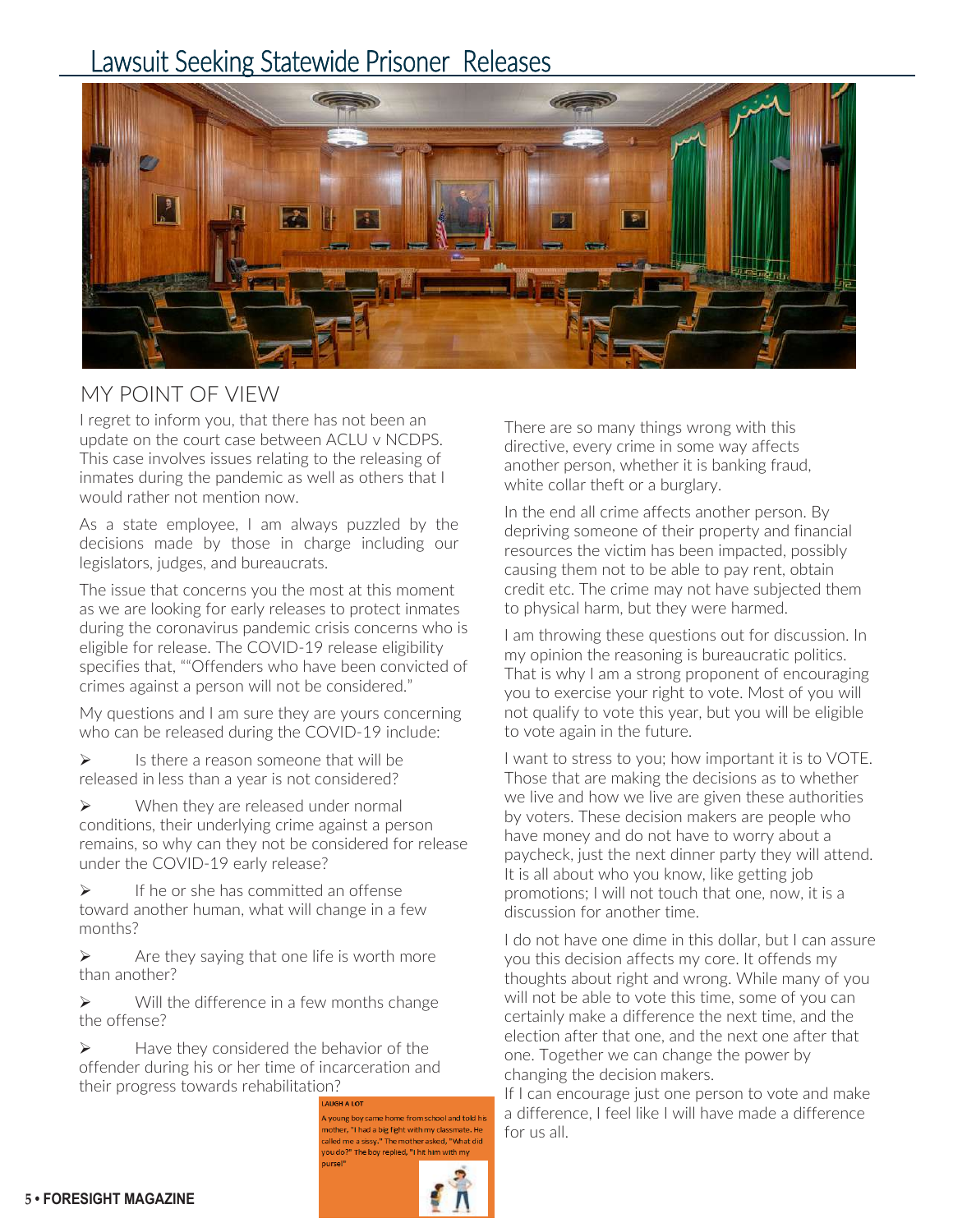## WE NEED YOURKIDS!

It is extremely important that you continue to be involved with your children, even though you are restricted by your incarceration. Children are the foundation of the family as well as being the leaders of the future.

VisionsofTomorrowNChadahostofoutdooractivities, events, and functions in the planning stage for children before COVID‐19 changed our world.We have made the necessary adjustmentsandhavereallocatedourenergiesandresources into programs that can happen even during the coronavirus pandemic.

Along with fleshing out some great home ideas that will keep your children active, busy, and engaged, our gifting programs will continue.Weplanto move aheadwithour School Supplies Giveaway,WinterCoatDriveandToys forChristmasProgram. We are gearing all our programs to children between the ages of 5 to 13. Please keep mentoring your children to the best of your ability during your hardship.

WeencourageyoutosignupyourchildrenfortheVisionsof Tomorrow NC Children's Programs. Please provide us with the names and ages of each of your children between the ages of 5 to 13 along with the name and contact information for their caretaker, guardian at home parent or grandparents.

We can not provide for the individual needs of any one child at this time.However,our goal is toprovideforALLofthem equally with special Visions of Tomorrow NC Children's Programs.

#### The Art of Story‐Listening

Art is expression. Every expression is unique and beautiful.Eveninthick and dense forests, each tree is unique, and no two are exactly alike. There is not a standard definition or procedural steps to explain the Art of Story‐Listening. I believe it's a space that is created whenapersongenuinelycares about another human enough to listen to them. The Art of Storylistening is a mindset that subconsciously tells you when you meet someone new or different,"Iwonderwhathisor her storyis?"or"Iwonderwhat the story is behind this person."It is a mental eagerness to learn, not born of gossip or nosiness, but an eagernesstostory‐listen,whichis born of love.

### LAUGH A LOT

A child asked his father, "How were people born?" So his father said, "Adam and Eve made babies, then their babies became adults and made babies, and so on." The child then went to his childranbacktohisfatherand



#### LAUGH A LOT

only foodthatmakes youcry, soIthrewa coconut at



#### Case Managers

Case Managers are your go-to contact source within the facility. Your Case Manager is there to support you, helping navigate the bureaucracy of forms and deadlines. I know how difficult it may be to communicate with Case Managers, I also encounter this problem.WhenI getfrustratedabout a lackof a timely response, I must remind myself that they are mostly overwhelmed because of being short staffed.

AlthoughitisnotourfaultthatCaseManagersareassigned caseloads thatarehardtomanage,wemustallhavea little understanding.Let's remembertheoldsaying,"Youcancatch more flies with honey than with vinegar". Be respectful,patient, andnon‐confrontationalwhencommunicatingwithyourCase Manager. If we all work together in the most peaceful way that we can,we will accomplish more. It will putCase Managers at ease and make them morewilling to go beyond in helping you.

YOU MUST communicate with your Case Manager; they cannot read your mind. You must tell that what you need. Your CaseManageristheretosupportYOU.Ifyouareeligiblefor workreleaseandneedajob,needhousingwhenreleasedor have personal issues, YOUR Case Manager is who you NEED.

Although it is your responsibility to come up with your personal home plan, sometimes you cannot do it alone due to the limits of confinement and no outside sources to help you. Visions of Tomorrow NC is here to help you; however, many Case Managers are informing me that inmates are not providing them with the information that is needed. This slows down the process for you and me in finalizing your Home Plan. It is your job to communicate the necessary information to your Case Manager.

SendyourCaseManageramessagerequestingtheir assistance withtheservicesyouneed.Ifyouhavefollowedtheproper procedures in contacting your Case Manager and after a reasonable amount of time waiting, you do not hear from them. contact me. Although I do not have a hot line to your Case Manager, I will see what I can do to assist in communicating with your Case Manager.

Let's work as a Team, YOU, YourCase Manager and Me to come up with a responsive system, free from tension and anxiety. Let's spread some honey and cast away the vinegar.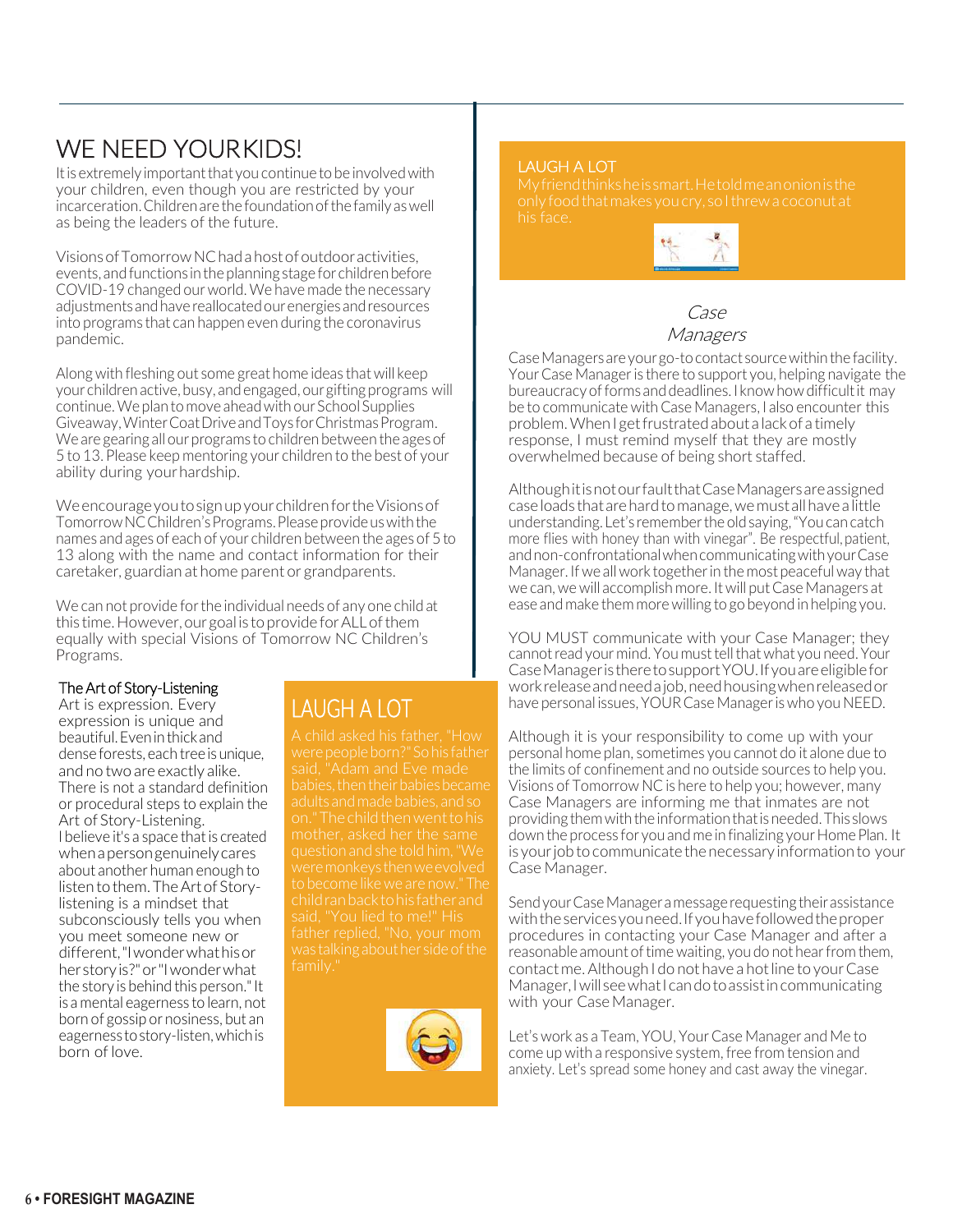## PROGRAM QUESTIONNAIRE

| DATE OF BIRTH $\qquad$                                                                                                                                                                                                                    |  |
|-------------------------------------------------------------------------------------------------------------------------------------------------------------------------------------------------------------------------------------------|--|
|                                                                                                                                                                                                                                           |  |
| WERE YOU CONVICTED OF A $\Box$ FELONY $\Box$ MISDEMEANOR                                                                                                                                                                                  |  |
| OPUS # __________________________________                                                                                                                                                                                                 |  |
| DATE OF RELEASE $\frac{1}{\sqrt{1-\frac{1}{2}}}\left  \frac{1}{\sqrt{1-\frac{1}{2}}}\right $                                                                                                                                              |  |
| ARE YOU A SEX OFFENDER? □ Yes □ No                                                                                                                                                                                                        |  |
| CASE MANAGER ________________________                                                                                                                                                                                                     |  |
|                                                                                                                                                                                                                                           |  |
| $\begin{tabular}{ c c c c } \hline \texttt{FACILITY} & \texttt{\hspace{3.5cm}} & \texttt{\hspace{3.5cm}} & \texttt{\hspace{3.5cm}} & \texttt{\hspace{3.5cm}} & \texttt{\hspace{3.5cm}} & \texttt{\hspace{3.5cm}} \\ \hline \end{tabular}$ |  |
|                                                                                                                                                                                                                                           |  |
|                                                                                                                                                                                                                                           |  |
|                                                                                                                                                                                                                                           |  |
|                                                                                                                                                                                                                                           |  |
| WHAT SUPPORT DO YOU NEED (please check) $\Box$ JOB $\Box$ HOUSING $\Box$ BOTH                                                                                                                                                             |  |
| ARE YOU INTERESTED IN JOB TRAINING? $\Box$ YES $\Box$ NO                                                                                                                                                                                  |  |
| DO YOU CURRENTLY HAVE A SOCIAL SECURITY CARD? $\Box$ YES $\Box$ NO                                                                                                                                                                        |  |
| NOTE: THIS FORM MUST BE SUBMITTED AT LEAST 6 MONTHS PRIOR TO RELEASE                                                                                                                                                                      |  |
| <b>VISIONS OF TOMORROW NC</b>                                                                                                                                                                                                             |  |
| P.O. BOX 72822, DURHAM, NC 27722 984.227.2167                                                                                                                                                                                             |  |
| www.visionsoftomorrownc.org                                                                                                                                                                                                               |  |
|                                                                                                                                                                                                                                           |  |
|                                                                                                                                                                                                                                           |  |
|                                                                                                                                                                                                                                           |  |